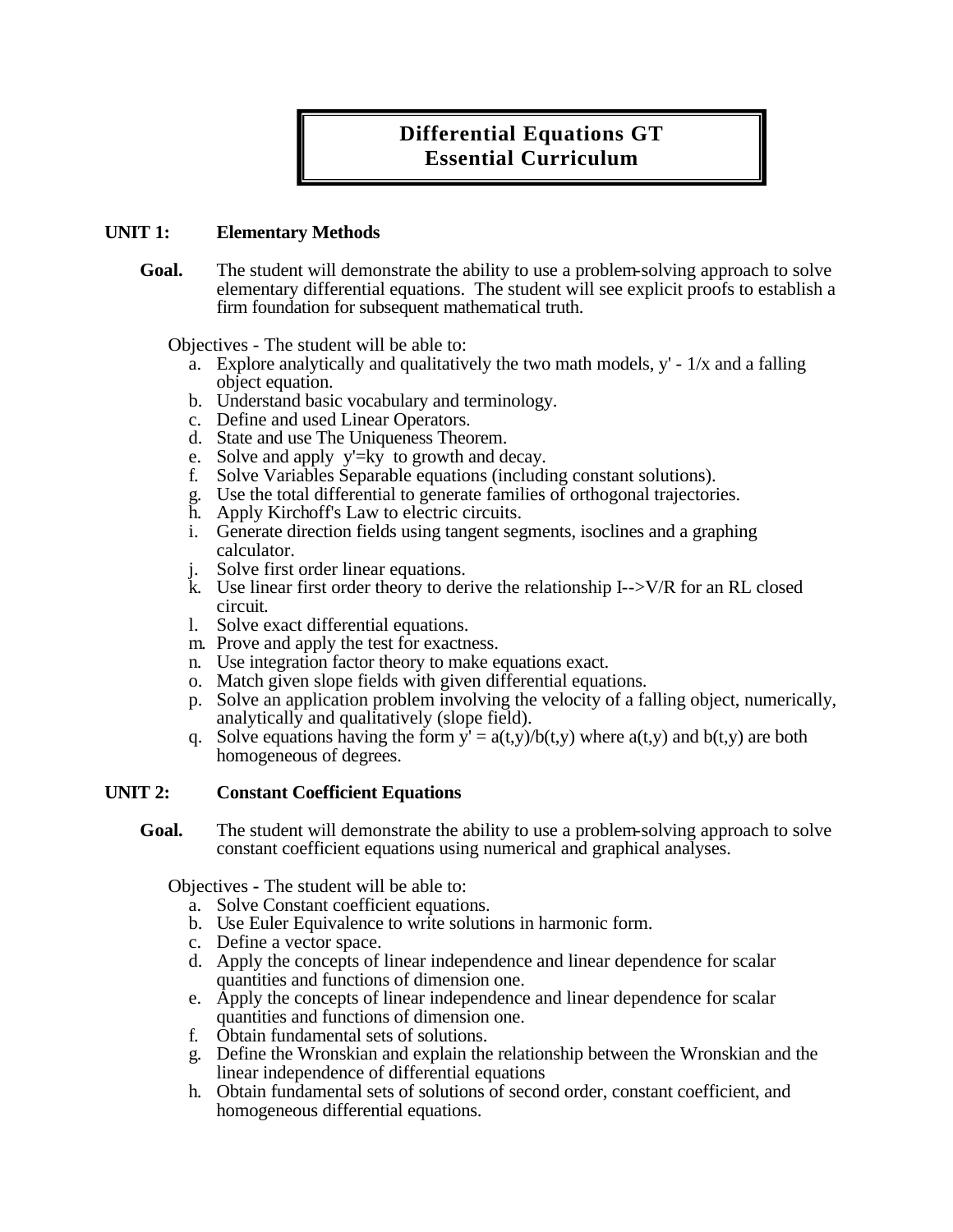- i. Solve applications using harmonic springs, including the undamped, underdamped and overdamped cases.
- j. Drawn and analyze phase plane portraits for all the cases of the harmonic spring.
- k. Determine the direction of motion for equations of closed orbits.
- l. Solve the underdamped case, and put the solutions in phase amplitude form and sketch the solution.
- m. Solve equations using reduction of order.
- n. Approximate numerical solutions using both Euler's Method and the Improved Euler's Method.
- o. Analyze the math model  $x' = -ay$ ;  $y' = -bx$  qualitatively and analytically.
- p. Analyze the math model  $x' = ay$ ;  $y' = -bx$  qualitatively and analytically.

### **UNIT 3: Nonhomogeneous Methods**

**Goal.** The student will demonstrate the ability to use a problem-solving approach to solve nonhomogeneous differential equations.

Objectives **-** The student will be able to:

- a. Solve nonhomogeneous equations using the variation of parameters method.
- b. Solve Euler equations.
- c. Use the method of undetermined coefficients to solve nonhomogeneous equations .
- d. Derive Abel's Formula using reduction of order methods.
- e. Solve differential equations using reduction of order methods.
- f. Explore an application using Archimedes' Principle.

# **UNIT 4: Laplace Transform**

Goal. The student will demonstrate the ability to use a problem-solving approach to solve differential equations using the Laplace Transform.

Objectives **-** The student will be able to:

- a. Define the Laplace Transform.
- b. Explicitly derive the Laplace Transform of various functions.
- c. Explain the necessary conditions for the existence of the Laplace Transform.
- d. Prove that  $L(tf(t)) = d(L(tf(t))/ds$ .
- e. Solve differential equations using the Laplace Transform.
- f. Find Inverse Laplace Transforms using partial fractions and completing the square.
- g. Solve more difficult differential equations using Laplace Transform tables and the method of Laplace.
- h. Rewrite piecewise defined functions using the Heaviside Function.
- i. Derive the Laplace of the Heaviside Function.
- j. Explore the Dirac-Delta Function.
- i. Solve equations using the Laplace Transform and all the established Laplace truth.

# **UNIT 5: Power Series Solutions**

**Goal.** The student will demonstrate the ability to use a problem-solving approach to solve variable coefficient differential equations using power series.

- a. Solve variable coefficient differential equations at ordinary points using power series.
- b. Determine the radius of convergence for each solution
- c. Classify points as ordinary, regular singular or irregular singular.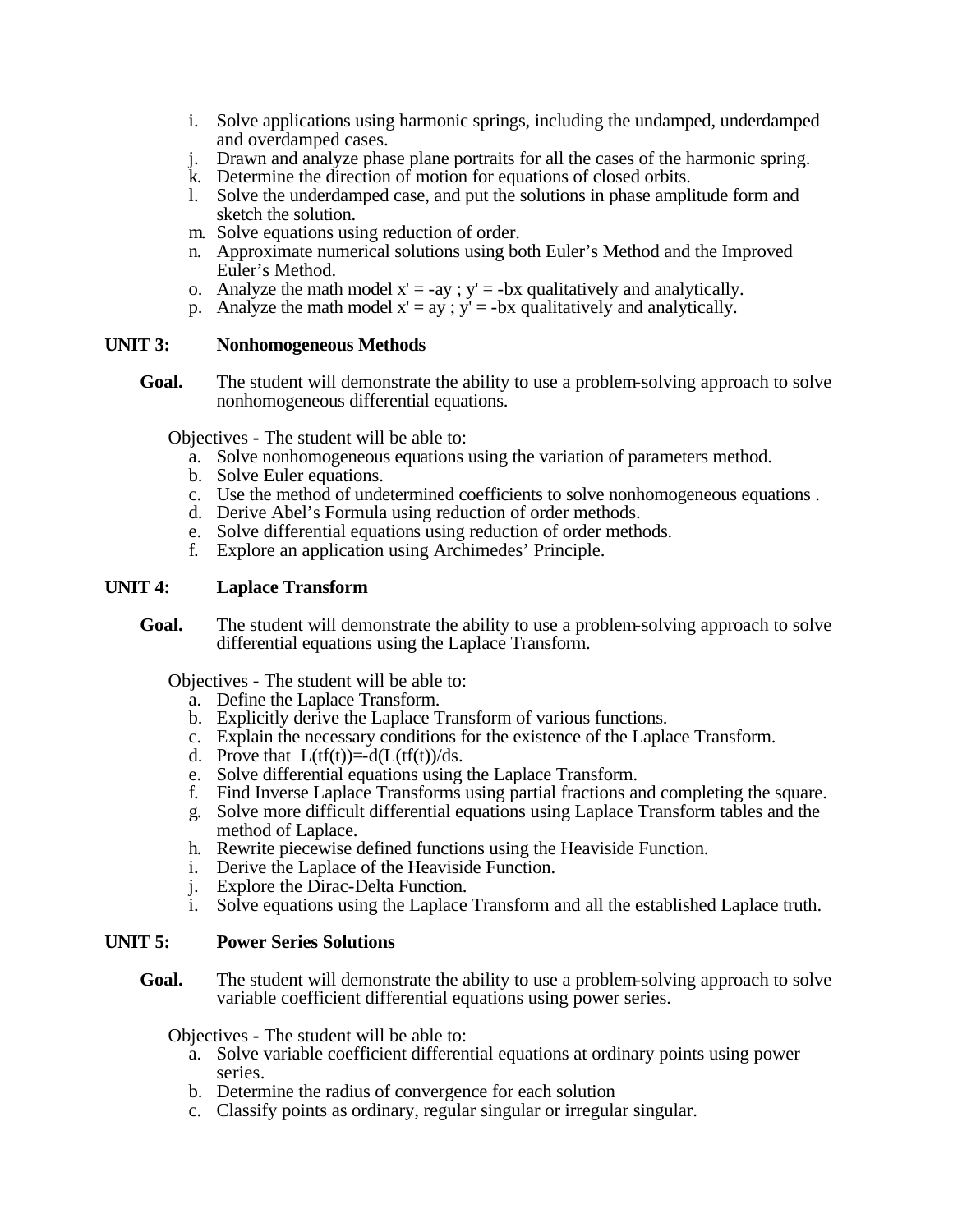- d. Find the indicial equation for a given equation and a regular singular point.
- e. Generate solution forms for regular singular points and determine the guaranteed radii of convergence
- f. Solve differential equations using power series and the method of Frobenius.
- g. Solve differential equations using the Taylor Series method.
- h. Analyze and explore the Bessel Equation and the Gamma Function.
- i. Generate Hermite and Legendre Polynomials.

### **UNIT 6: Elementary Systems**

**Goal.** The student will demonstrate the ability to use a problem-solving approach to identify the linear algebra substructure for the solution of systems of differential equations. Eigenvalues and eigenvectors are introduced and used to solve linear systems.

Objectives - The student will be able to:

- a Solve two-dimensional systems by elimination.
- b. Write systems in matrix/vector form; obtained their solutions in vector form.
- c. Change nth. order differential equations to nth. dimensional first order systems.
- d. Change nth. dimensional first order systems to nth. order differential equations
- e. Apply systems using closed electric circuits.
- f. Use determinant properties
- g. Solve linear systems of equations using the method of Gauss-Jordan.
- h. Transform matrices into reduced row echelon form.
- i. Find the inverse of a matrix by using elementary row operations.
- j. Find the inverse of a matrix by using the adjoint matrix method.
- k. Solve a system of linear equations using the inverse of the coefficient matrix.
- l. Apply theorems related to eigenvalues and eigenvectors
- m. Solve a linear system of first order differential equations using eigenvectors for distinct real eigenvalues.

# **UNIT 7: Advanced Systems**

**Goal.** The student will demonstrate the ability to use a problem-solving approach to solve nonhomogeneous linear systems using variation of parameters and the Laplace Transform.

- a. Solve linear systems of differential equations using eigenvectors where the eigenvalues are not distinct.
- b. Solve linear systems of differential equations using eigenvectors where the eigenvalues are complex.
- c. Generate the fundamental matrix for a given linear system.
- d. Solve nonhomogeneous linear systems using variation of parameters.
- e. Solve nonhomogeneous linear systems using Laplace Transform.